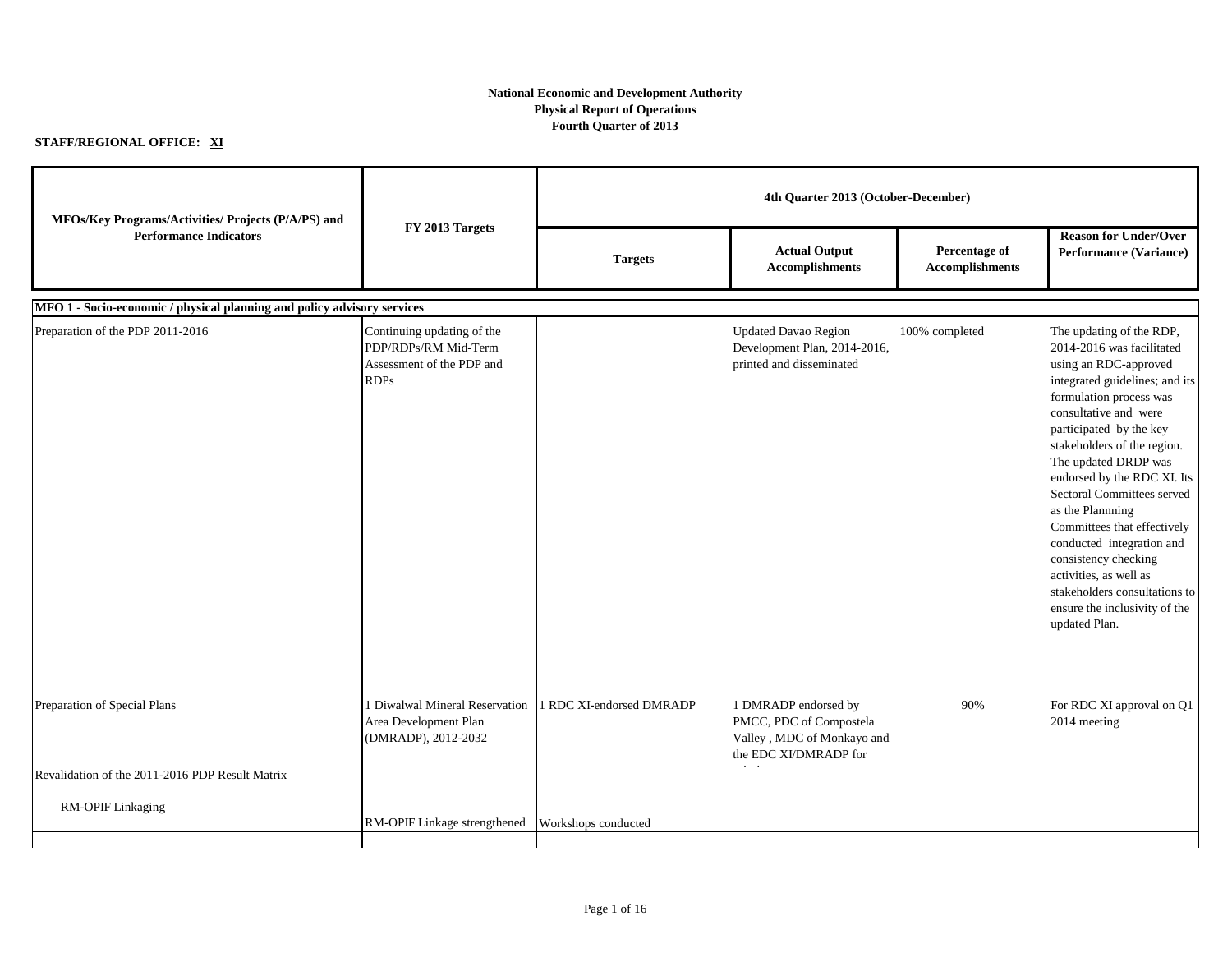| MFOs/Key Programs/Activities/ Projects (P/A/PS) and                                                                                              |                                                                                                                                                                                                                                                                 | 4th Quarter 2013 (October-December)                                                                                                                                                                            |                                                                                                             |                                         |                                                               |
|--------------------------------------------------------------------------------------------------------------------------------------------------|-----------------------------------------------------------------------------------------------------------------------------------------------------------------------------------------------------------------------------------------------------------------|----------------------------------------------------------------------------------------------------------------------------------------------------------------------------------------------------------------|-------------------------------------------------------------------------------------------------------------|-----------------------------------------|---------------------------------------------------------------|
| <b>Performance Indicators</b>                                                                                                                    | FY 2013 Targets                                                                                                                                                                                                                                                 | <b>Targets</b>                                                                                                                                                                                                 | <b>Actual Output</b><br><b>Accomplishments</b>                                                              | Percentage of<br><b>Accomplishments</b> | <b>Reason for Under/Over</b><br><b>Performance (Variance)</b> |
| Preparation of Regional RMs                                                                                                                      | <b>Updated RMs</b>                                                                                                                                                                                                                                              | 100%                                                                                                                                                                                                           | <b>Updated Davao Region</b><br>Development Plan Results<br>Matrices, 2014-2016, printed<br>and disseminated | 100% completed                          |                                                               |
| M&E Framework developed                                                                                                                          | M&E Framework developed                                                                                                                                                                                                                                         | M & E meeting attended                                                                                                                                                                                         | Attended 1 Regional M & E<br>Network Forum                                                                  |                                         |                                                               |
| Updated/Reformulated NPFP                                                                                                                        | National Physical Framework<br>Plan updated/reformulated                                                                                                                                                                                                        | Further consultation held; revised<br>draft completed and presented to the<br>NEDA Board- National Land Use<br>Committee                                                                                       |                                                                                                             |                                         |                                                               |
| Number of Strategic Action Plan (SAP) for areas affected<br>by natural disasters prepared and submitted to the Regional<br>DRRM Council (RDRRMC) | At least 1 SAP for areas affected<br>by natural disasters prepared and<br>submitted to the NDRRMC and<br>RDRRMC (note: SAP<br>preparation depends on the<br>occurrence of a large-scale<br>disaster, i.e. 2 or more provinces<br>within the region are affected | Meetings and consultations with<br>RDRRMC member-agencies and<br>other concerned regional line<br>agencies held                                                                                                |                                                                                                             |                                         |                                                               |
| Number of DRR/CCA-enhanced Provincial Development<br>and Physical Framework Plans                                                                | 80 DRR/CCA-enhanced<br>PDPFPs; Supplemental<br>Guidelines on Mainstreaming<br>DRR/CCA at subnational<br>Development and Land Use/<br><b>Physical Planning</b>                                                                                                   | Other RDRRMC meeting<br>Draft Supplemental Guidelines on<br>Mainstreaming DRR/CCA at<br>subnational Development and Land<br>Use/ Physical Planning                                                             | Attended 1 RDRRMC XI<br><b>Instructor's Meeting</b>                                                         | 100%                                    |                                                               |
| Communication of Development Plans prepared                                                                                                      | Continuing advocacy of the<br>Development Plans through<br>briefings, dialogues, fora, media<br>releases and IEC materials                                                                                                                                      | 4 small group media briefings,<br>updating of the PDP website, 8<br>briefings (4 local and 4 foreign), 2<br>advocacy briefings, 20 media<br>releases, 1 dialogue series, and 1 IEC<br>material and 2 trainings |                                                                                                             |                                         |                                                               |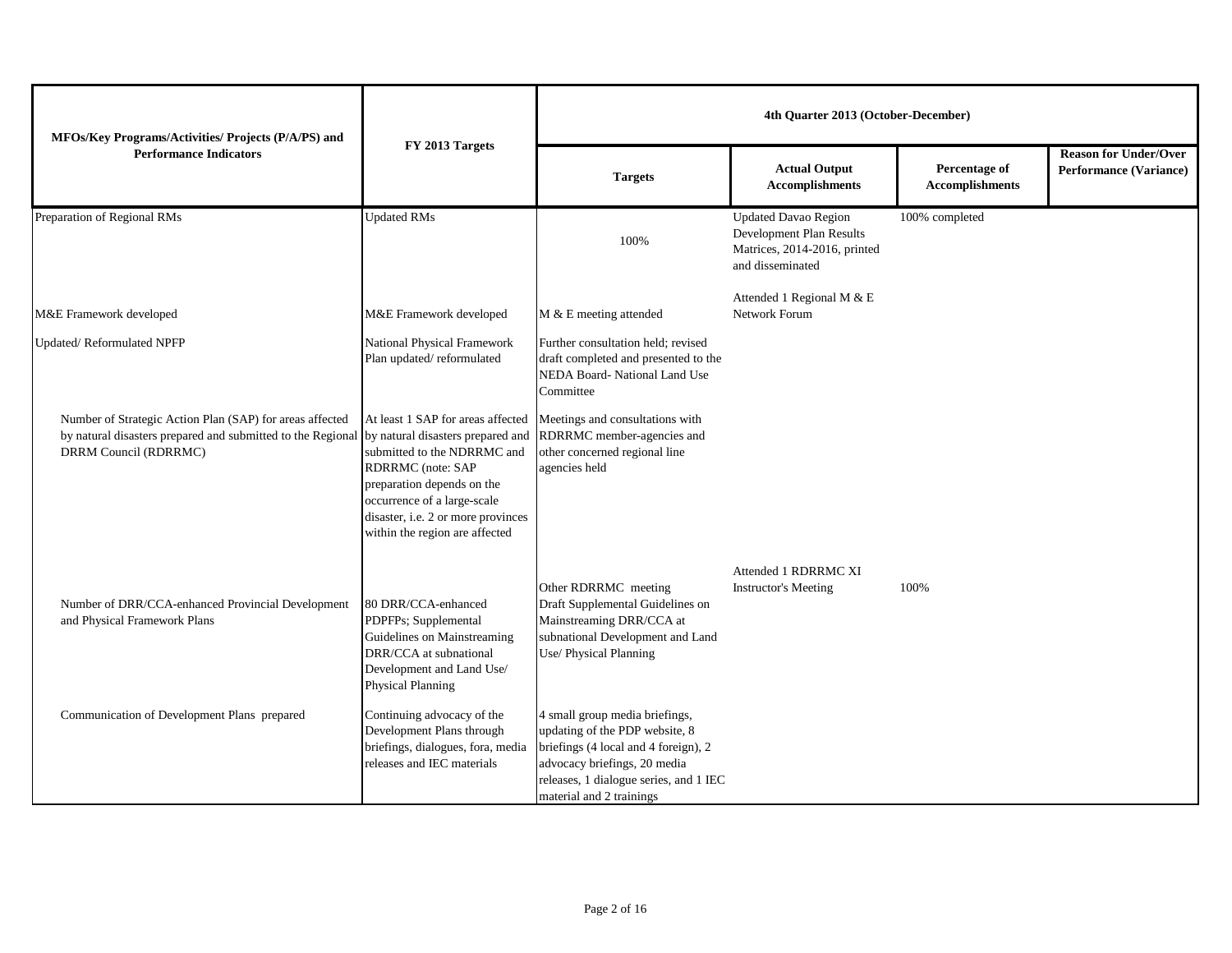| MFOs/Key Programs/Activities/ Projects (P/A/PS) and                                                                  |                                                                                                          | 4th Quarter 2013 (October-December)                                                                                          |                                                                                 |                                         |                                                                                                                                  |
|----------------------------------------------------------------------------------------------------------------------|----------------------------------------------------------------------------------------------------------|------------------------------------------------------------------------------------------------------------------------------|---------------------------------------------------------------------------------|-----------------------------------------|----------------------------------------------------------------------------------------------------------------------------------|
| <b>Performance Indicators</b>                                                                                        | FY 2013 Targets                                                                                          | <b>Targets</b>                                                                                                               | <b>Actual Output</b><br><b>Accomplishments</b>                                  | Percentage of<br><b>Accomplishments</b> | <b>Reason for Under/Over</b><br><b>Performance (Variance)</b>                                                                    |
|                                                                                                                      |                                                                                                          | Updating of the RDC XI website, 2<br>media releases, 3 advocacy materials media releases, 10 advocacy                        | Updating of RDC XI website, 2<br>materials, 1 stakeholder<br>briefing/launching |                                         | 200% Production of IEC materials<br>fast-tracked in view of the<br>conduct of the launching of<br>the Updated RDP, 2014-<br>2016 |
| Number of policy reviews conducted through the NEDA<br>Board and its Committees and Regional Development<br>Councils |                                                                                                          |                                                                                                                              |                                                                                 |                                         |                                                                                                                                  |
| SDC/MC-IHDC                                                                                                          | At least 28 policy reviews                                                                               | At least seven (7) policy reviews<br>conducted                                                                               |                                                                                 |                                         |                                                                                                                                  |
| <b>CTRM</b>                                                                                                          | At least 5 reviews                                                                                       | One (1) policy review                                                                                                        |                                                                                 |                                         |                                                                                                                                  |
| IAC on Trade-in services                                                                                             | At least 5 reviews                                                                                       | One (1) policy review                                                                                                        |                                                                                 |                                         |                                                                                                                                  |
| Economic Development Cluster                                                                                         | At least 5 reviews                                                                                       | One (1) policy review                                                                                                        |                                                                                 |                                         |                                                                                                                                  |
| Philippine Council for Sustainable Development<br>(PCSD)                                                             | At least 2 policy reviews on the<br>implementation of SD issues;<br>Philippine SD Action Plan<br>drafted |                                                                                                                              |                                                                                 |                                         |                                                                                                                                  |
|                                                                                                                      | Philippine Sustainable<br>Development Action Plan drafted                                                |                                                                                                                              |                                                                                 |                                         |                                                                                                                                  |
|                                                                                                                      |                                                                                                          |                                                                                                                              | Conducted 2 Mindanao Area<br>Committee Secretariat's                            |                                         |                                                                                                                                  |
| <b>NEDA Board RDCom</b>                                                                                              | At least 4 policy reviews                                                                                | <b>RDCom Meetings Conducted</b>                                                                                              | Meeting                                                                         | 100%                                    |                                                                                                                                  |
| NEDA Board NLUC/RLUC                                                                                                 | At least 4 land use concerns<br>discussed in NB-NLUC meeting                                             |                                                                                                                              |                                                                                 |                                         |                                                                                                                                  |
| <b>InfraCom</b>                                                                                                      | At least 4 policy reviews/ studies<br>conducted                                                          | Infrastructure-related policies<br>submitted reviewed/acted upon<br><b>Infrasture Development Committee</b><br>(IDC) meeting | Conducted 1 IDC meeting                                                         |                                         |                                                                                                                                  |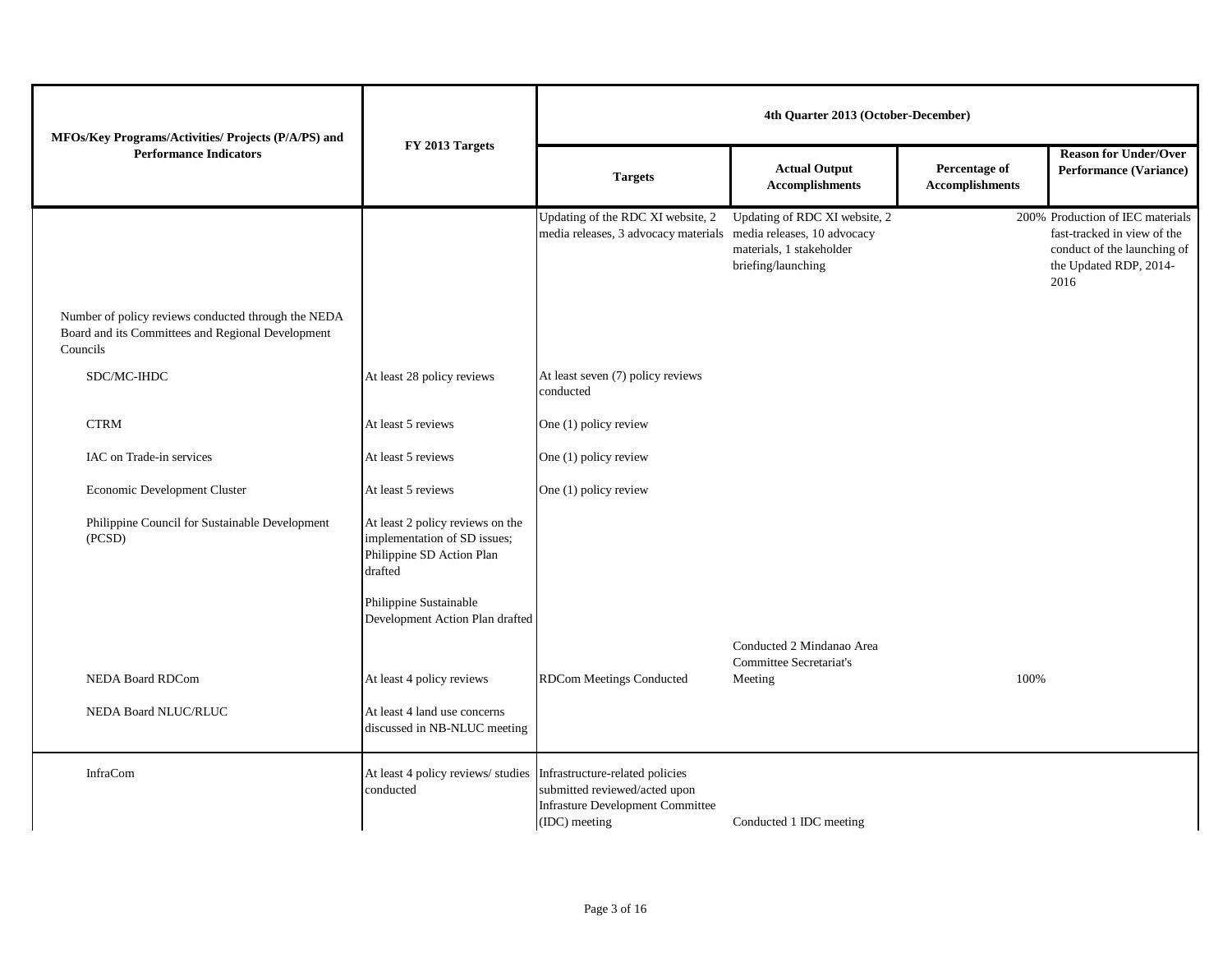| MFOs/Key Programs/Activities/ Projects (P/A/PS) and                                                    |                                                                                           |                                                                                                                                                                                                                                    | 4th Quarter 2013 (October-December)                                                                                                                |                                         |                                                               |
|--------------------------------------------------------------------------------------------------------|-------------------------------------------------------------------------------------------|------------------------------------------------------------------------------------------------------------------------------------------------------------------------------------------------------------------------------------|----------------------------------------------------------------------------------------------------------------------------------------------------|-----------------------------------------|---------------------------------------------------------------|
| <b>Performance Indicators</b>                                                                          | FY 2013 Targets                                                                           | <b>Targets</b>                                                                                                                                                                                                                     | <b>Actual Output</b><br><b>Accomplishments</b>                                                                                                     | Percentage of<br><b>Accomplishments</b> | <b>Reason for Under/Over</b><br><b>Performance (Variance)</b> |
| Sub-Committee on Water                                                                                 | All submitted water resources<br>policy proposals/ studies<br>reviewed/acted upon         | All submitted water resources policy<br>proposals/ studies reviewed/ acted<br>upon                                                                                                                                                 |                                                                                                                                                    |                                         |                                                               |
| Philippine Development Forum (PDF) Sub-<br>Working Group (SWG) on Water Supply and<br>Sanitation (WSS) | All submitted water supply and<br>sanitation issues/matters for<br>discussion acted upon. | All submitted water supply and<br>sanitation issues/matters for<br>discussion acted upon.                                                                                                                                          |                                                                                                                                                    |                                         |                                                               |
| Inter-Agency Technical Committee on Transport<br>Planning (IATCTP)                                     | All submitted transport policy<br>proposals/ studies reviewed /<br>acted upon             | All submitted transport policy<br>proposals/ studies reviewed / acted<br>upon                                                                                                                                                      |                                                                                                                                                    |                                         |                                                               |
| Contract Review Commitee (CRC)                                                                         | Twelve (12) contracts submitted/<br>reviewed/acted upon                                   | Three (3) contracts submitted/<br>reviewed/acted upon per quarter                                                                                                                                                                  |                                                                                                                                                    |                                         |                                                               |
| Unit Cost Study Analysis                                                                               | Inception Report, Interim Report,<br>Draft Final Report and Final<br>Report submitted.    |                                                                                                                                                                                                                                    |                                                                                                                                                    |                                         |                                                               |
| Regional Development Council (RDC)                                                                     | At least 8 programs/projects and 1 Draft Discussion Paper on the<br>policies              | <b>Creation of Regional Development</b><br>Fund (RDF) and Comments on<br>Strengthening the Role of RDC in<br>Investment Programming and<br>Budgeting under RDO's initiative of Programming and Budgeting<br>Strengthening the RDCs | 1 Draft Discussion Paper on<br>RDF with comments of NROs<br>and DBM incorporated and<br>Comments on Strengthening the<br>Role of RDC in Investment | 100%                                    |                                                               |
|                                                                                                        |                                                                                           | <b>Updated Priority Industry Cluster</b><br>Roadmaps, 2014-2016                                                                                                                                                                    | Continuing updating of 15<br><b>Industry Cluster Roadmaps</b>                                                                                      | 90%                                     | For RDC XI endorsement in<br>First Quarter of 2014            |
|                                                                                                        |                                                                                           | RDC XI-endorsed/adopted Study on<br>Comprehensive Crop Insurance<br>Coverage for Davao Region                                                                                                                                      | EDC XI -endorsed Study on<br>Comprehensive Crop Insurance<br>Coverage for Davao Region                                                             | 90%                                     | For RDC XI endorsement in<br>Second Quarter of 2014           |
|                                                                                                        | 1 Resolution/policy<br>recommendation                                                     |                                                                                                                                                                                                                                    | SDC XI - 1 resolution/policy<br>recommendation re: Adoption<br>of the IPC Tool for Food<br>Security Analysis                                       |                                         |                                                               |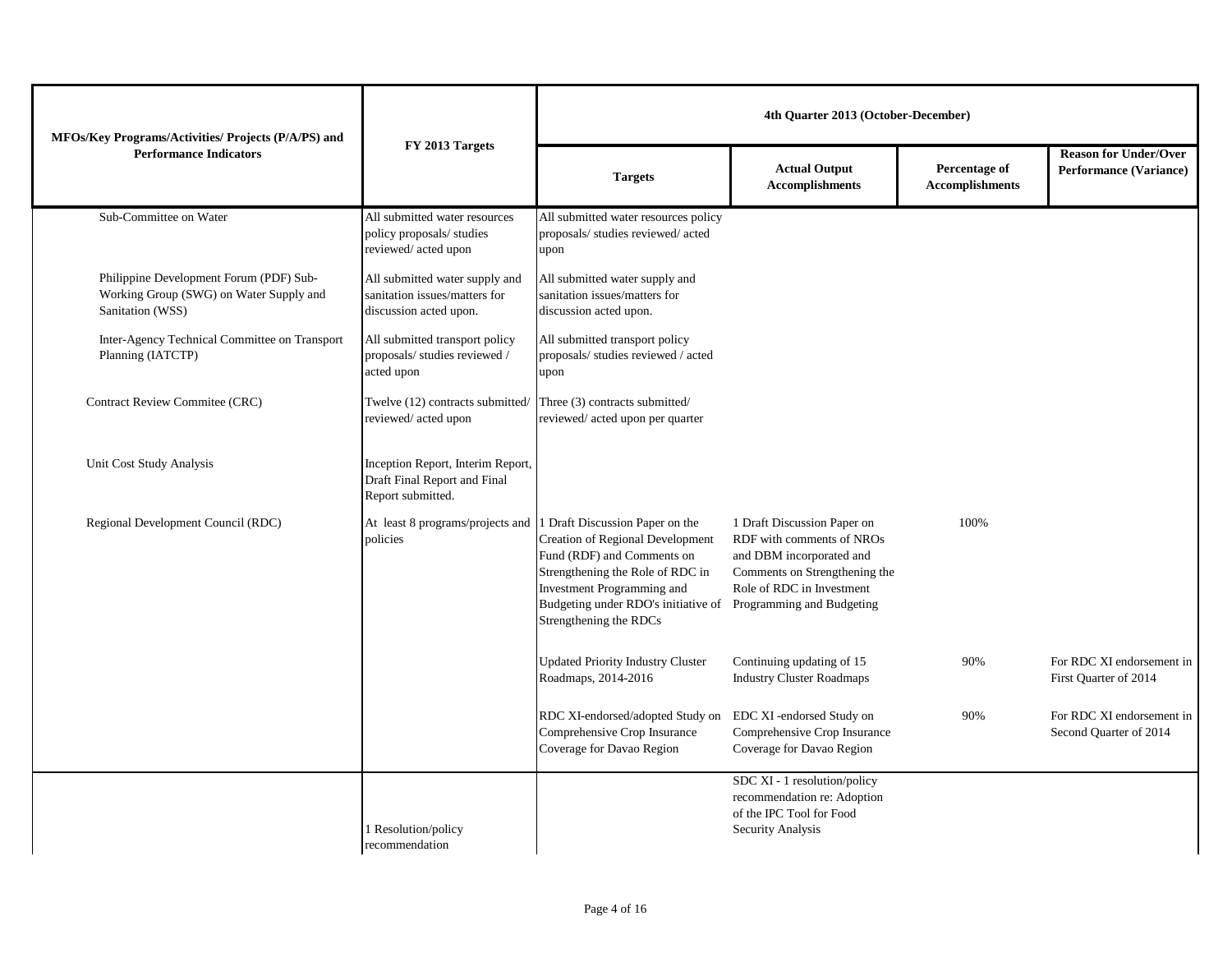| MFOs/Key Programs/Activities/ Projects (P/A/PS) and |                              |                |                                                                                                                                                                                                                                                                                                                                                                                                                                                     |                                         |                                                               |  | 4th Quarter 2013 (October-December) |  |  |  |
|-----------------------------------------------------|------------------------------|----------------|-----------------------------------------------------------------------------------------------------------------------------------------------------------------------------------------------------------------------------------------------------------------------------------------------------------------------------------------------------------------------------------------------------------------------------------------------------|-----------------------------------------|---------------------------------------------------------------|--|-------------------------------------|--|--|--|
| <b>Performance Indicators</b>                       | FY 2013 Targets              | <b>Targets</b> | <b>Actual Output</b>                                                                                                                                                                                                                                                                                                                                                                                                                                | Percentage of<br><b>Accomplishments</b> | <b>Reason for Under/Over</b><br><b>Performance (Variance)</b> |  |                                     |  |  |  |
|                                                     |                              |                | Provided technical<br>recommendations for 3 policy<br>papers (Strengthening of RDCs;<br>making development planning<br>inclusive; and planning at the<br>local level and draft MOA<br>between NEDA and LLPDCPI)                                                                                                                                                                                                                                     | 100% completed                          |                                                               |  |                                     |  |  |  |
| Technical assistance extended to requesting parties | 100% of requests attended to |                |                                                                                                                                                                                                                                                                                                                                                                                                                                                     |                                         |                                                               |  |                                     |  |  |  |
| Regional Development Council XI                     |                              |                | Provided assistance to the<br>following agencies/bodies:<br>-Banana-based stakeholders<br>during their multi-sectoral<br>dialogue<br>-DIDP Board during the<br><b>Integrated Food Security</b><br>Program Conference<br>-Industry Clusters during their<br>Pre-planning Workshops<br>-DILG during the Consultation<br>Workshop on the Preparation of<br>the LGU PFM Reform<br>Roadmap<br>-Philippine Center for Islam<br>during the Workshop on the |                                         |                                                               |  |                                     |  |  |  |
|                                                     |                              |                | Overview of the Business<br>Investment Climate in the<br>Bangsamoro                                                                                                                                                                                                                                                                                                                                                                                 |                                         |                                                               |  |                                     |  |  |  |
|                                                     |                              |                | -DRSUS Special Planning<br>Committee during their<br>meetings                                                                                                                                                                                                                                                                                                                                                                                       |                                         |                                                               |  |                                     |  |  |  |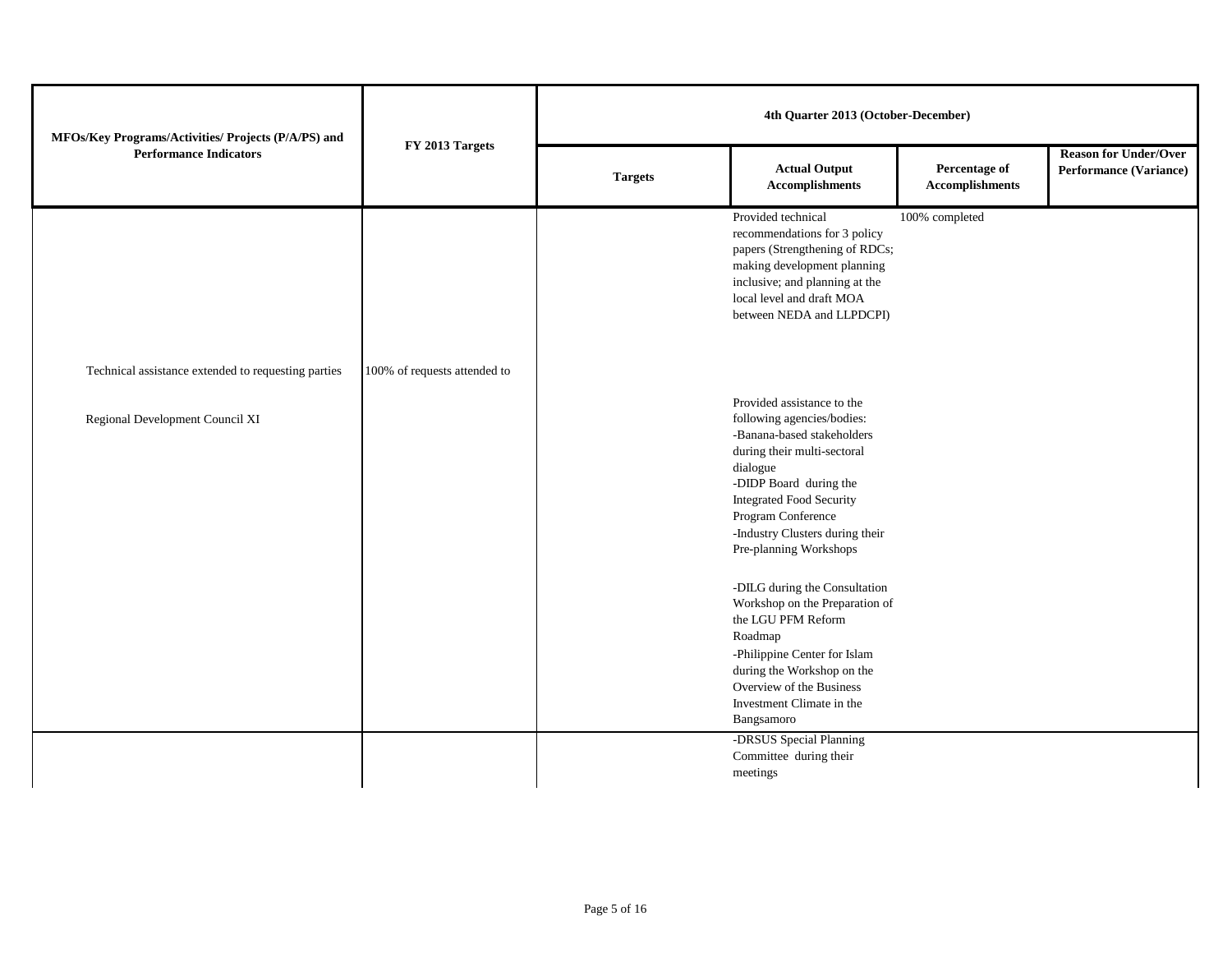| MFOs/Key Programs/Activities/ Projects (P/A/PS) and                                                   |                 |                |                                                                                                                                                                                                                |                                                |                                                               | 4th Quarter 2013 (October-December) |  |  |  |
|-------------------------------------------------------------------------------------------------------|-----------------|----------------|----------------------------------------------------------------------------------------------------------------------------------------------------------------------------------------------------------------|------------------------------------------------|---------------------------------------------------------------|-------------------------------------|--|--|--|
| <b>Performance Indicators</b>                                                                         | FY 2013 Targets | <b>Targets</b> | <b>Actual Output</b><br><b>Accomplishments</b>                                                                                                                                                                 | <b>Percentage of</b><br><b>Accomplishments</b> | <b>Reason for Under/Over</b><br><b>Performance (Variance)</b> |                                     |  |  |  |
|                                                                                                       |                 |                | -DILG/RPRAT during the<br>Presentation on Resuts-based<br>Management and Logical<br>Framework as input to<br>Workshop on BuB Monitoring<br>Framework, BuB CY 2015<br>Orientation                               |                                                |                                                               |                                     |  |  |  |
| Technical assistance extended by NROs to requesting 100% of requests attended to<br>parties<br>NRO XI |                 |                | Provided technical assistance to<br>the following agencies/bodies:                                                                                                                                             |                                                |                                                               |                                     |  |  |  |
|                                                                                                       |                 |                | -NSO re: Resource speaker<br>during the closing ceremony of<br>the National Statistics Month                                                                                                                   |                                                |                                                               |                                     |  |  |  |
|                                                                                                       |                 |                | -Fulbright Phil. Agri Alumi<br>Association during their forum                                                                                                                                                  |                                                |                                                               |                                     |  |  |  |
|                                                                                                       |                 |                | -RTWPB XI during their<br>meetings and consultations<br>-PIA during the Mindanao<br>Communicators' Congress                                                                                                    |                                                |                                                               |                                     |  |  |  |
|                                                                                                       |                 |                | -DA re: Review Panel to the<br><b>Business Cases Clinic and</b><br>Writeshop<br>-DENR during the Mindanao<br>Regional Consultation<br>Workshop re: National<br><b>Biodiversity Strategy and</b><br>Action Plan |                                                |                                                               |                                     |  |  |  |
|                                                                                                       |                 |                | -NSCB TWG on Screening &<br>Evaluation on the Search for<br><b>Best NSM Activity</b>                                                                                                                           |                                                |                                                               |                                     |  |  |  |
|                                                                                                       |                 |                | -LGU/Congresswoman Ma.<br>Carment S. Zamora during the<br>Strategic Planning Workshop in<br>ComVal State College                                                                                               |                                                |                                                               |                                     |  |  |  |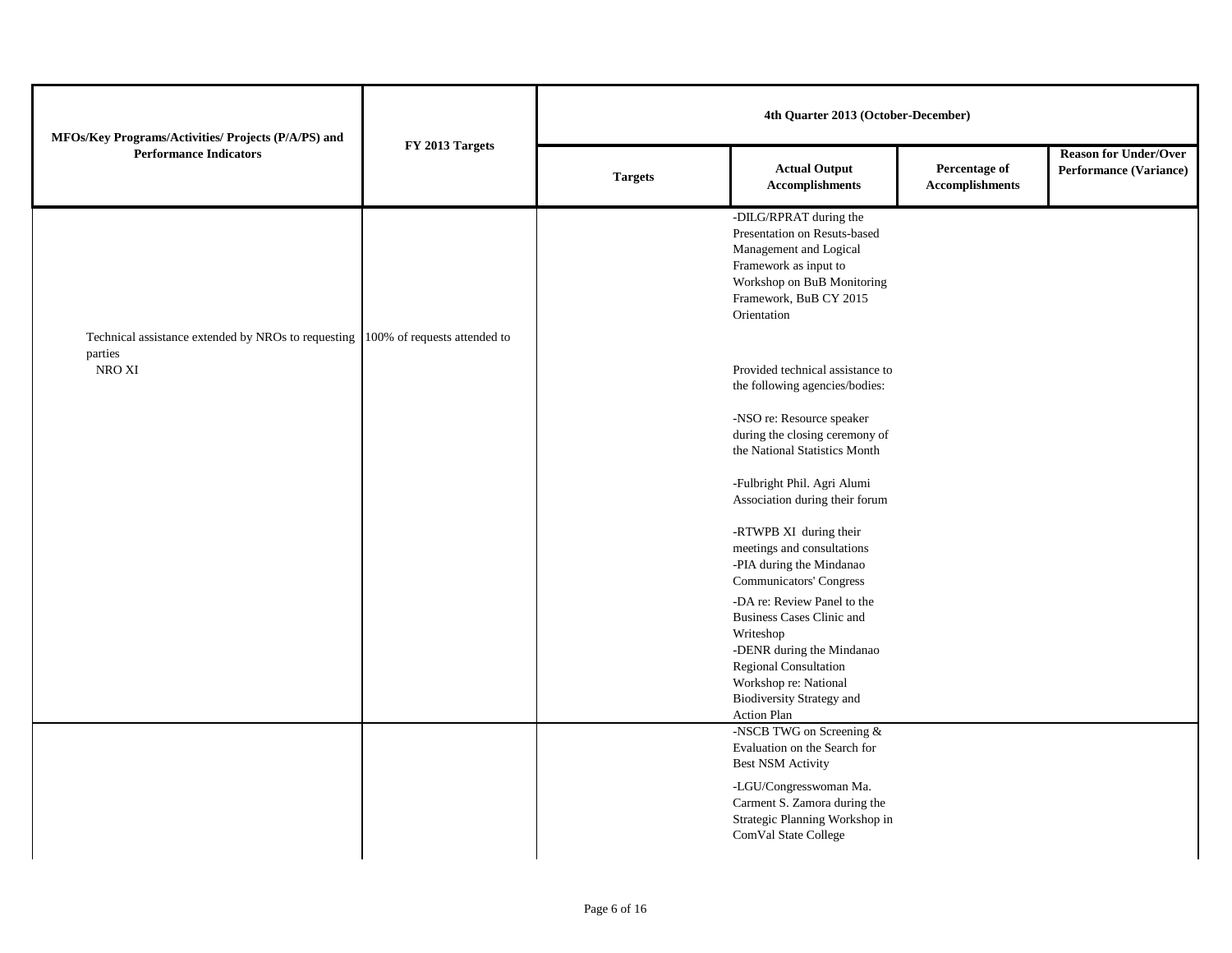| MFOs/Key Programs/Activities/ Projects (P/A/PS) and<br><b>Performance Indicators</b>                                                                         |                                                                                                                       |                                                                                                              |                                                                               | 4th Quarter 2013 (October-December)     |                                                                                   |  |
|--------------------------------------------------------------------------------------------------------------------------------------------------------------|-----------------------------------------------------------------------------------------------------------------------|--------------------------------------------------------------------------------------------------------------|-------------------------------------------------------------------------------|-----------------------------------------|-----------------------------------------------------------------------------------|--|
|                                                                                                                                                              | FY 2013 Targets                                                                                                       | <b>Targets</b>                                                                                               | <b>Actual Output</b>                                                          | Percentage of<br><b>Accomplishments</b> | <b>Reason for Under/Over</b><br><b>Performance (Variance)</b>                     |  |
|                                                                                                                                                              |                                                                                                                       |                                                                                                              | -DepEd during the Regional<br>Multisectoral Forum                             |                                         |                                                                                   |  |
| <b>MFO 2 - Investment Programming Services</b>                                                                                                               |                                                                                                                       |                                                                                                              |                                                                               |                                         |                                                                                   |  |
| Public Investment Plan (PIPs)/ CIIP prepared and adopted                                                                                                     | PIP 2013-2016 and RDIP 2013-<br>2016 updated                                                                          | Comments on the Revalidation of the Comments on the revalidation<br>PIP                                      | of PIP submitted to PIS in Third<br>Quarter of 2013                           | 100%                                    |                                                                                   |  |
| Number of RDIPs prepared and adopted                                                                                                                         | 1 RDIP for Davao Region<br>updated                                                                                    | RDC XI-endorsed Updated RDIP of<br>Davao Region, 2014-2016                                                   | <b>Updated RDIP</b> of Davao<br>Region, 2014-2016 printed and<br>disseminated | 100%                                    |                                                                                   |  |
|                                                                                                                                                              | 1 FY 2015 Annual Investment<br>Program for Davao Region                                                               | RDC XI-endorsed FY 2015 AIP for Ongoing preparation of the FY<br>Davao Region                                | 2015 AIP for Davao Region                                                     | 80%                                     | For Sectoral Committee and<br>RDC XI endorsements in the<br>First Quarter of 2014 |  |
|                                                                                                                                                              | Orientation/Capacity<br>Enhancement of Davao Region<br>Technical Personnel on Public<br><b>Investment Programming</b> | <b>Orientation</b> conducted                                                                                 | 1 Orientation conducted with<br>participation of NCO-PIS and<br><b>MES</b>    | 100%                                    |                                                                                   |  |
| Number of appraised* projects presented to the ICC-TB<br>*Refers to projects with complete submission of<br>documents/information from the proponent agency. | 90% of appraised projects<br>presented to the ICC-TB                                                                  | 1 PER prepared and endorsed by<br><b>RDC XI to ICC TB</b>                                                    | 1 PER on PSIP II prepared and<br>endorsed by RDC XI to ICC TB                 | 100%                                    |                                                                                   |  |
| Regional Budget Review conducted                                                                                                                             | Preparations for RDC XI FY<br>2015 Budget Review                                                                      | RDC XI-endorsed Guidelines on the Continuing preparation of the<br>Review of Budget Proposals for FY<br>2015 | Guidelines on the Review of<br>Budget Proposals for FY 2015                   | 70%                                     | For adoption by RDC XI in<br>First Quarter Meeting of<br>2014                     |  |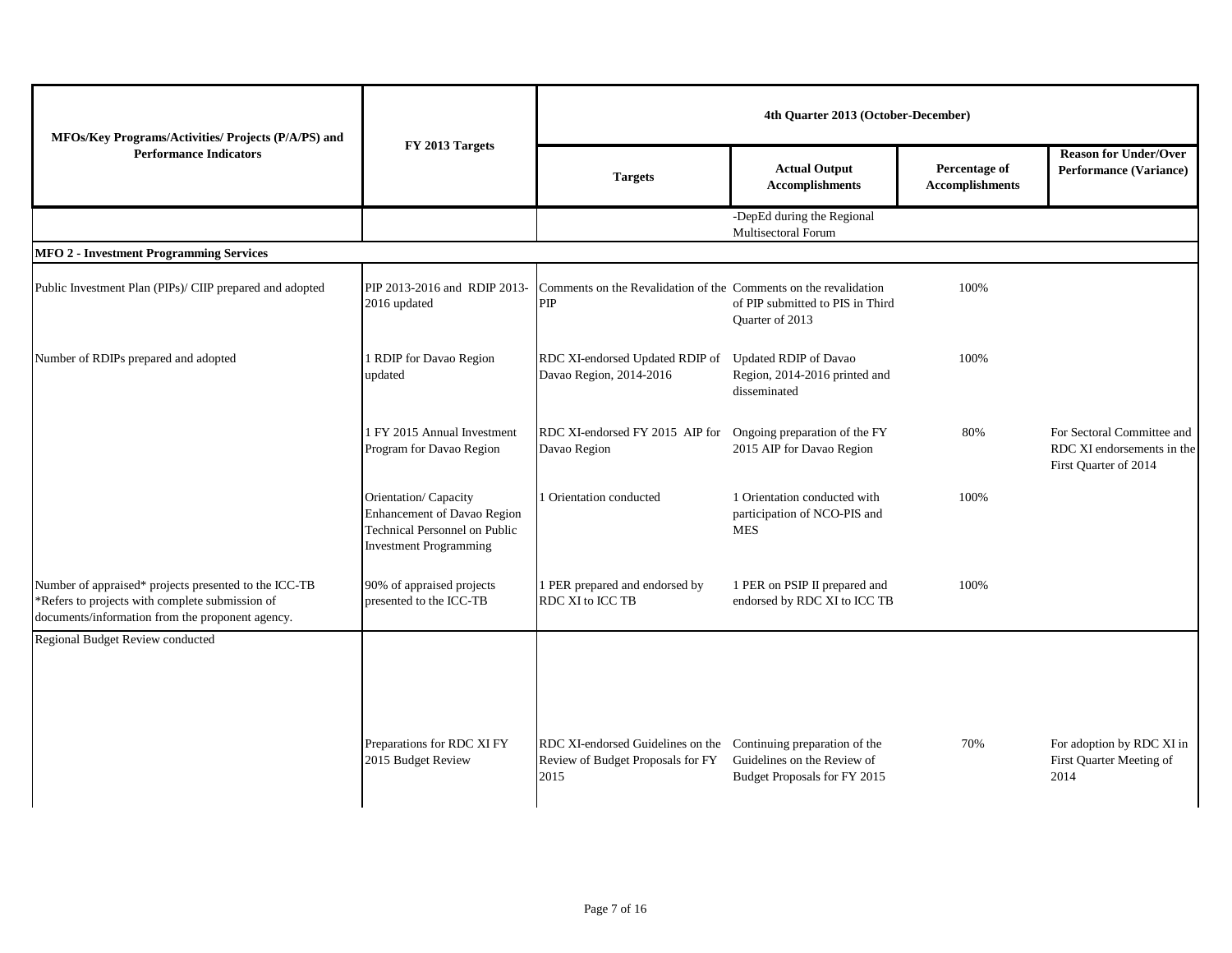| MFOs/Key Programs/Activities/ Projects (P/A/PS) and                          |                                                                                |                                                                                                                             | 4th Quarter 2013 (October-December)                                                                                                                                                                                                                                                                                                                                                                          |                                         |                                                               |
|------------------------------------------------------------------------------|--------------------------------------------------------------------------------|-----------------------------------------------------------------------------------------------------------------------------|--------------------------------------------------------------------------------------------------------------------------------------------------------------------------------------------------------------------------------------------------------------------------------------------------------------------------------------------------------------------------------------------------------------|-----------------------------------------|---------------------------------------------------------------|
| <b>Performance Indicators</b>                                                | FY 2013 Targets                                                                | <b>Targets</b>                                                                                                              | <b>Actual Output</b><br><b>Accomplishments</b>                                                                                                                                                                                                                                                                                                                                                               | Percentage of<br><b>Accomplishments</b> | <b>Reason for Under/Over</b><br><b>Performance (Variance)</b> |
| Project Evaluation Review prepared for new projects                          |                                                                                |                                                                                                                             |                                                                                                                                                                                                                                                                                                                                                                                                              |                                         |                                                               |
| Tracking of Status of Projects Being Evaluated                               | Database on Status of PAPs<br>being evaluated posted in the<br>NEDA XI website | 1 database updated and posted in the 2 database updated and posted<br>NRO XI website as part of<br><b>Transparency Seal</b> | in the NRO XI website as part<br>of Transparency Seal                                                                                                                                                                                                                                                                                                                                                        | 100%                                    |                                                               |
|                                                                              | Database of PAPs funded under<br>PDAF of Davao Region's<br>Congressional Reps  | 1 database-compendium of PAPs<br>funded under PDAF of Davao<br>Region's Congressional Reps                                  | 1 database-compendium of<br>PAPs funded under PDAF of<br>Davao Region's Congressional<br>Reps                                                                                                                                                                                                                                                                                                                | 100%                                    |                                                               |
| Updating of the Comprehensive and Integrated Infrastructure<br>Program(CIIP) | Updated CIIP 2013-2016 and<br>beyond by 4th Quarter.                           | Comments on the Updated CIIP,<br>2013-2016 and beyond by 4th<br><b>Ouarter</b>                                              | Comments prepared on the<br>Updated CIIP, 2013-2016 and<br>Beyond by 3rd Quarter                                                                                                                                                                                                                                                                                                                             | 100%                                    |                                                               |
| Technical assistance extended to requesting parties                          | 100% of requests attended to                                                   | 100% of request for TA attended to                                                                                          | 100% of requests for TA by the<br>following LGUs/entities<br>attended to: Davao Oriental on<br>proposed PPP Projects as part<br>of Typhoon Pablo continuing<br>efforst for rehabilitation;<br>Request of Panabo City on<br>Linking Planning-Investment<br>Programming-Budgeting at the<br>Local Level; Tagum JVSC on<br>the continuing development of<br>the Tagum Bulk Water Facility<br>Project for JV-PPP | 100%                                    |                                                               |
| MFO 3 - Plan/ Programming/ Project Monitoring and Evaluation Services        |                                                                                |                                                                                                                             |                                                                                                                                                                                                                                                                                                                                                                                                              |                                         |                                                               |
| PDP goals, strategies, targets monitored and reported                        |                                                                                |                                                                                                                             |                                                                                                                                                                                                                                                                                                                                                                                                              |                                         |                                                               |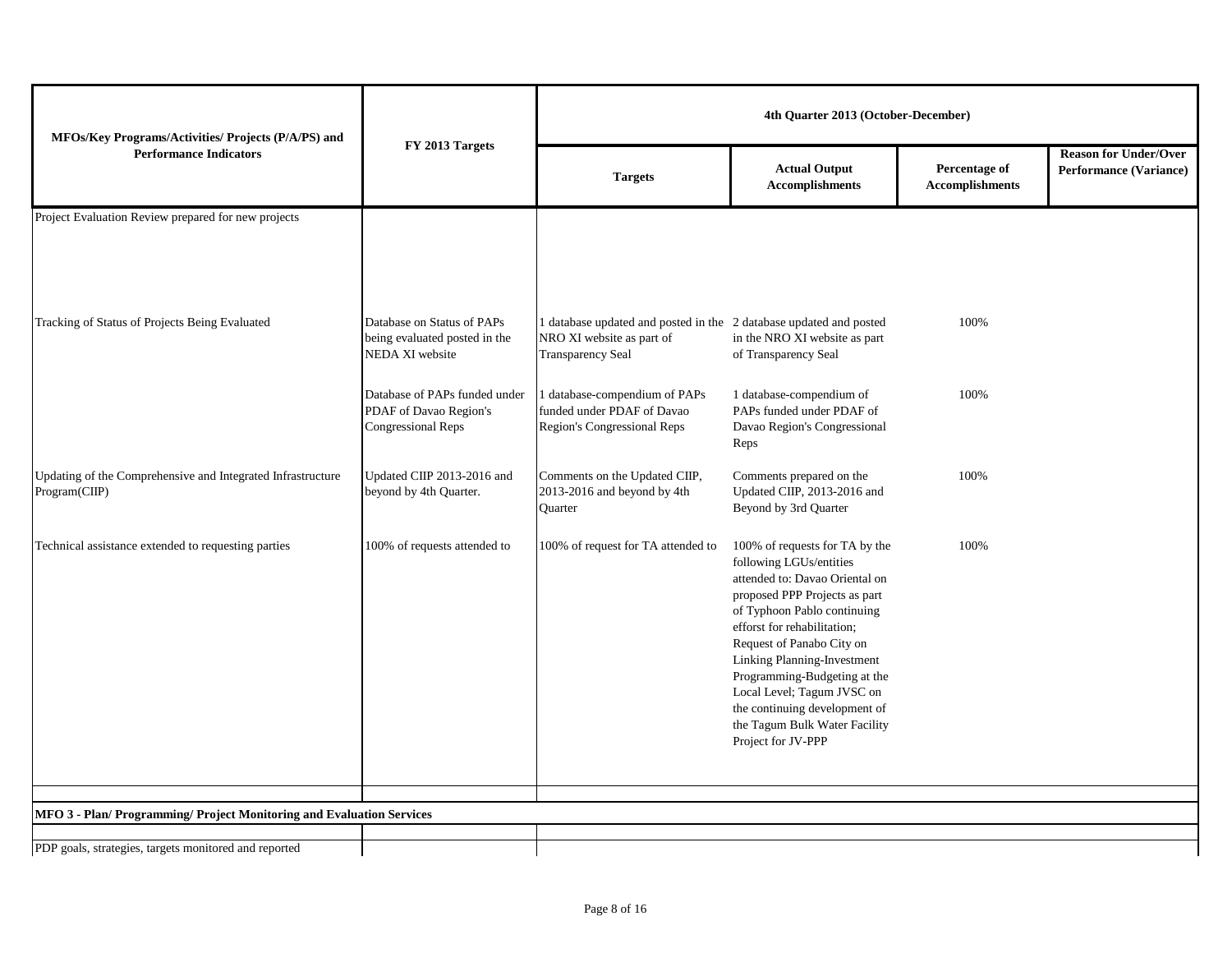| MFOs/Key Programs/Activities/ Projects (P/A/PS) and                                | FY 2013 Targets                                                                                                         | 4th Quarter 2013 (October-December)                                                                              |                                                                               |                                         |                                                                                                                                                                                                                                                                                                                        |
|------------------------------------------------------------------------------------|-------------------------------------------------------------------------------------------------------------------------|------------------------------------------------------------------------------------------------------------------|-------------------------------------------------------------------------------|-----------------------------------------|------------------------------------------------------------------------------------------------------------------------------------------------------------------------------------------------------------------------------------------------------------------------------------------------------------------------|
| <b>Performance Indicators</b>                                                      |                                                                                                                         | <b>Targets</b>                                                                                                   | <b>Actual Output</b><br><b>Accomplishments</b>                                | Percentage of<br><b>Accomplishments</b> | <b>Reason for Under/Over</b><br><b>Performance (Variance)</b>                                                                                                                                                                                                                                                          |
| Annual monitoring and reporting carried out according to<br>set schedule           | 1 Annual Regional Economic<br>Situationer (ARES) and 3<br>Quarterly Regional Economic<br>Situationer (QRES)             | Quarterly Regional Economic<br>Situationer or Regional Situationer<br>Report released                            | 1 Annual Regional Economic<br>Situationer (ARES) prepared<br>and disseminated | 100%                                    | Annual Regional Economic<br>Situationer for CY 2012<br>prepared and disseminated<br>to the media, and<br>presentation material on<br>selected key regional<br>economic indicators<br>prepared and used during<br>the deliberations of the<br><b>Regional Tripartite Wages</b><br>and Productivity Board<br>(RTWPB) XI. |
| Implementation of the Regional Project Monitoring and<br>Evaluation System (RPMES) | 4 Quarterly Project Monitoring<br>Report (QPMRs)                                                                        | QPMR prepared<br><b>RMPES</b> database                                                                           | 1 QPMR prepared<br><b>RMPES</b> database                                      | 100%                                    |                                                                                                                                                                                                                                                                                                                        |
|                                                                                    | <b>RMPES</b> database<br>maintained/updated quarterly                                                                   | maintained/updated for the 4th<br>quarter                                                                        | maintained/updated for the 4th<br>quarter                                     | 100%                                    |                                                                                                                                                                                                                                                                                                                        |
| Field Monitoring and preparation of field monitoring report                        | 4 quarterly field monitoring<br>activities conducted and quarterly conducted and quarterly reports<br>reports conducted | 1 quarterly field monitoring activities conducted 1 quarterly field<br>conducted                                 | monitoring activity and 1<br>quarterly reports prepared                       | 100%                                    |                                                                                                                                                                                                                                                                                                                        |
| Quarterly RPMC meeting                                                             | 4 quarterly RPMC meeting<br>participated/attended                                                                       | 4th quarter RPMC meeting<br>participated/attended                                                                | Attended 2 RPMC meetings                                                      | 100%                                    |                                                                                                                                                                                                                                                                                                                        |
| Conduct of the Annual ODA Portfolio Review                                         |                                                                                                                         |                                                                                                                  |                                                                               |                                         |                                                                                                                                                                                                                                                                                                                        |
| Report on the outcome of the annual ODA portfolio review                           | 1 Annual ODA Portfolio Review<br>Congress                                                                               | 1 Annual ODA Portfolio Review<br>Report finalized and submitted to Report finalized and submitted to<br>Congress |                                                                               |                                         |                                                                                                                                                                                                                                                                                                                        |
| Number of ODA programs/project monitor                                             | 12 monitoring visits conducted                                                                                          | 3 monitoring visits                                                                                              |                                                                               |                                         |                                                                                                                                                                                                                                                                                                                        |
| <b>Individual Agency Folders</b>                                                   | 23 Agency Folders Prepared                                                                                              | 10 Agency Folders prepared                                                                                       |                                                                               |                                         |                                                                                                                                                                                                                                                                                                                        |
| No. of missions conducted                                                          | 3 missions conducted                                                                                                    |                                                                                                                  |                                                                               |                                         |                                                                                                                                                                                                                                                                                                                        |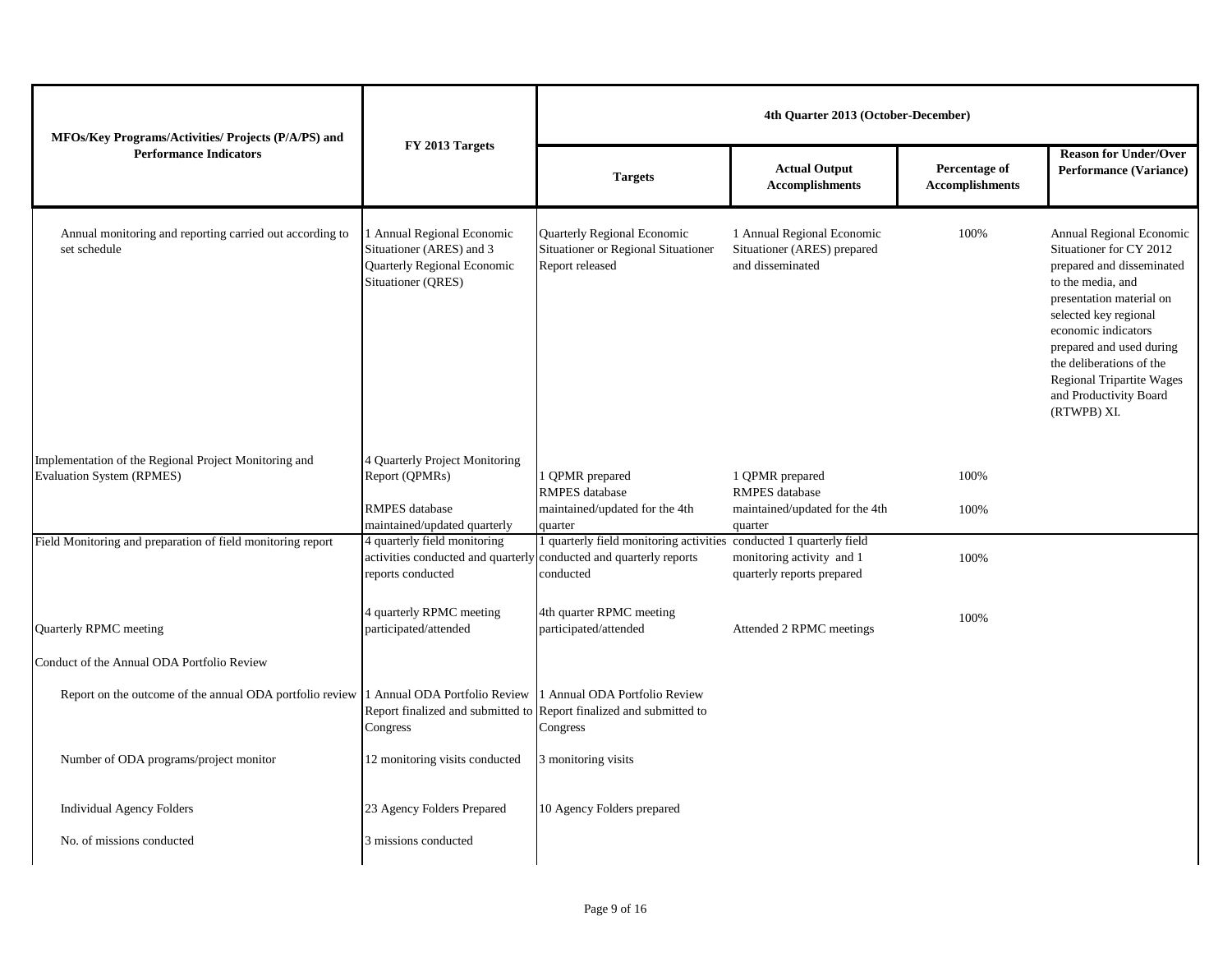| MFOs/Key Programs/Activities/ Projects (P/A/PS) and                     |                                                                                                                                                                                      | 4th Quarter 2013 (October-December)                 |                                                |                                         |                                                               |
|-------------------------------------------------------------------------|--------------------------------------------------------------------------------------------------------------------------------------------------------------------------------------|-----------------------------------------------------|------------------------------------------------|-----------------------------------------|---------------------------------------------------------------|
| <b>Performance Indicators</b>                                           | FY 2013 Targets                                                                                                                                                                      | <b>Targets</b>                                      | <b>Actual Output</b><br><b>Accomplishments</b> | Percentage of<br><b>Accomplishments</b> | <b>Reason for Under/Over</b><br><b>Performance (Variance)</b> |
| Number of program/ project monitoring and evaluation<br>conducted       | At least 30 monitoring and<br>evaluation report                                                                                                                                      |                                                     |                                                |                                         |                                                               |
| Regular ODA Performance Reports                                         |                                                                                                                                                                                      |                                                     |                                                |                                         |                                                               |
| Loans report                                                            | 4 quarterly loans report prepared                                                                                                                                                    | 1 report                                            |                                                |                                         |                                                               |
| <b>Grants Report</b>                                                    | 2 Semestral Grants Reports<br>prepared                                                                                                                                               | 1 report                                            |                                                |                                         |                                                               |
| Cost Overrun                                                            | 4 Quarterly cost overrun reports<br>prepared                                                                                                                                         | 1 report                                            |                                                |                                         |                                                               |
| Alert Mechanism                                                         | 4 quarterly alert mechanism<br>reports prepared                                                                                                                                      |                                                     |                                                |                                         |                                                               |
| Project Implementation Officers' Meetings                               | 4 quarterly PIO Meetings                                                                                                                                                             |                                                     |                                                |                                         |                                                               |
| National Project Monitoring Committee                                   | 4 Quarterly NPMC Meetings                                                                                                                                                            | 4th quarterly NPMC meeting<br>participated/attended | Attended 1 NPMC meeting                        | 100%                                    |                                                               |
| JAW Analytic Work (JAW) of NEDA with ADB, JICA and WB                   |                                                                                                                                                                                      |                                                     |                                                |                                         |                                                               |
| <b>JAW</b> Meetings                                                     | 4 Quarterly Meetings                                                                                                                                                                 |                                                     |                                                |                                         |                                                               |
| JAW Action Plan                                                         | 1 JAW Action Plan                                                                                                                                                                    |                                                     |                                                |                                         |                                                               |
| Conduct of Impact Evaluation (IE) for Priority Programs and<br>Projects | Policy recommendations on<br>major projects evaluated (i.e.<br>recommendations as to the<br>advisability of continuing<br>budgetary allocation for certain<br>programs and projects) |                                                     |                                                |                                         |                                                               |
| <b>FOREIGN-ASSISTED PROJECTS</b>                                        |                                                                                                                                                                                      |                                                     |                                                |                                         |                                                               |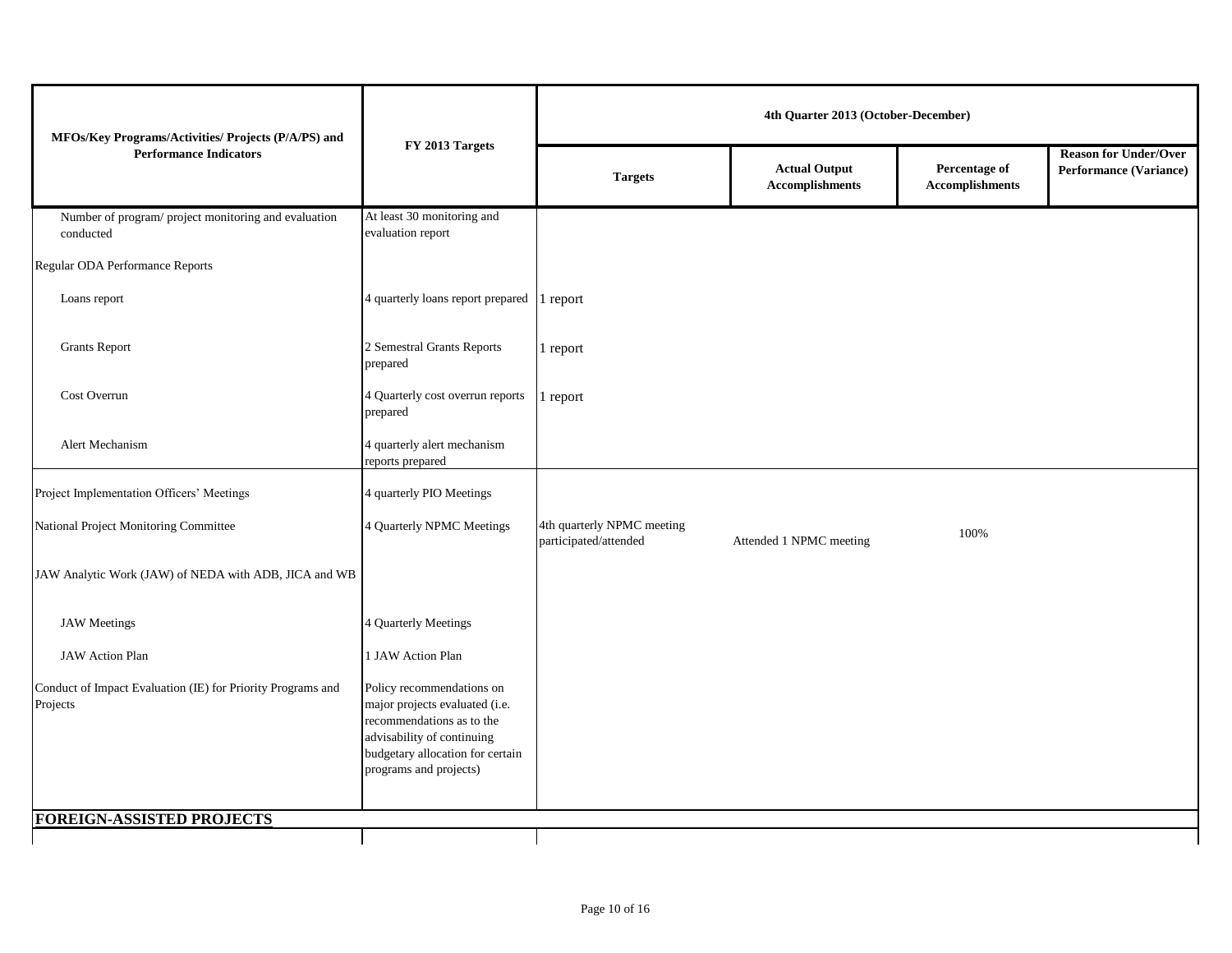| MFOs/Key Programs/Activities/ Projects (P/A/PS) and                                                                                           | FY 2013 Targets                                                                                                                          |                             | 4th Quarter 2013 (October-December)                    |                                         |                                                               |
|-----------------------------------------------------------------------------------------------------------------------------------------------|------------------------------------------------------------------------------------------------------------------------------------------|-----------------------------|--------------------------------------------------------|-----------------------------------------|---------------------------------------------------------------|
| <b>Performance Indicators</b>                                                                                                                 |                                                                                                                                          | <b>Targets</b>              | <b>Actual Output</b><br><b>Accomplishments</b>         | Percentage of<br><b>Accomplishments</b> | <b>Reason for Under/Over</b><br><b>Performance (Variance)</b> |
| Integrating Disaster Risk Reduction and Climate Change<br>Adaptation (DRR/CCA) in Local Development Planning and<br>Decision-Making Processes | 80 provinces trained in<br>mainstreaming DRR/CCA in<br>Provincial Development and<br>Physical Framework Plans                            |                             |                                                        |                                         |                                                               |
|                                                                                                                                               | Four (4) draft DRR/CCA<br>enhanced CLUPs; Reference<br>manual on mainstreaming<br>DRR/CCA into the CLUPs                                 |                             |                                                        |                                         |                                                               |
|                                                                                                                                               | Handbook on Establishing,<br>Managing and Maintaining<br>Disaster and Climate Risk<br>Information Support System for<br>Planning (CRISP) |                             |                                                        |                                         |                                                               |
| <b>IFAD-TA on RBME</b>                                                                                                                        |                                                                                                                                          |                             |                                                        |                                         |                                                               |
| RbME Guidebook preparation                                                                                                                    | 1 RbME guidebook prepared                                                                                                                |                             |                                                        |                                         |                                                               |
| <b>RBME</b> Trainings                                                                                                                         | 3 RbME trainings completed                                                                                                               | 1 Training on RPME and RbME | Conducted 1 Orientation on<br>RPMES and RbME           | 100%                                    |                                                               |
| Preparation of regional RMs                                                                                                                   | All regional RMs prepared                                                                                                                | <b>Updated RDP RMs</b>      | Updated RDP RMs completed,<br>printed and disseminated | 100%                                    |                                                               |
| <b>UNICEF CPC 7</b>                                                                                                                           |                                                                                                                                          |                             |                                                        |                                         |                                                               |
| M&E Network Forum                                                                                                                             | 1 M&E Network Forum<br>Conducted                                                                                                         |                             |                                                        |                                         |                                                               |
| National Evaluation Policy framework                                                                                                          | National Evaluation Policy<br>framework prepared                                                                                         |                             |                                                        |                                         |                                                               |
|                                                                                                                                               | Evaluate and approve twenty-one<br>(21) AWPs of Projects under<br><b>UNDAF Outcome 4</b>                                                 |                             |                                                        |                                         |                                                               |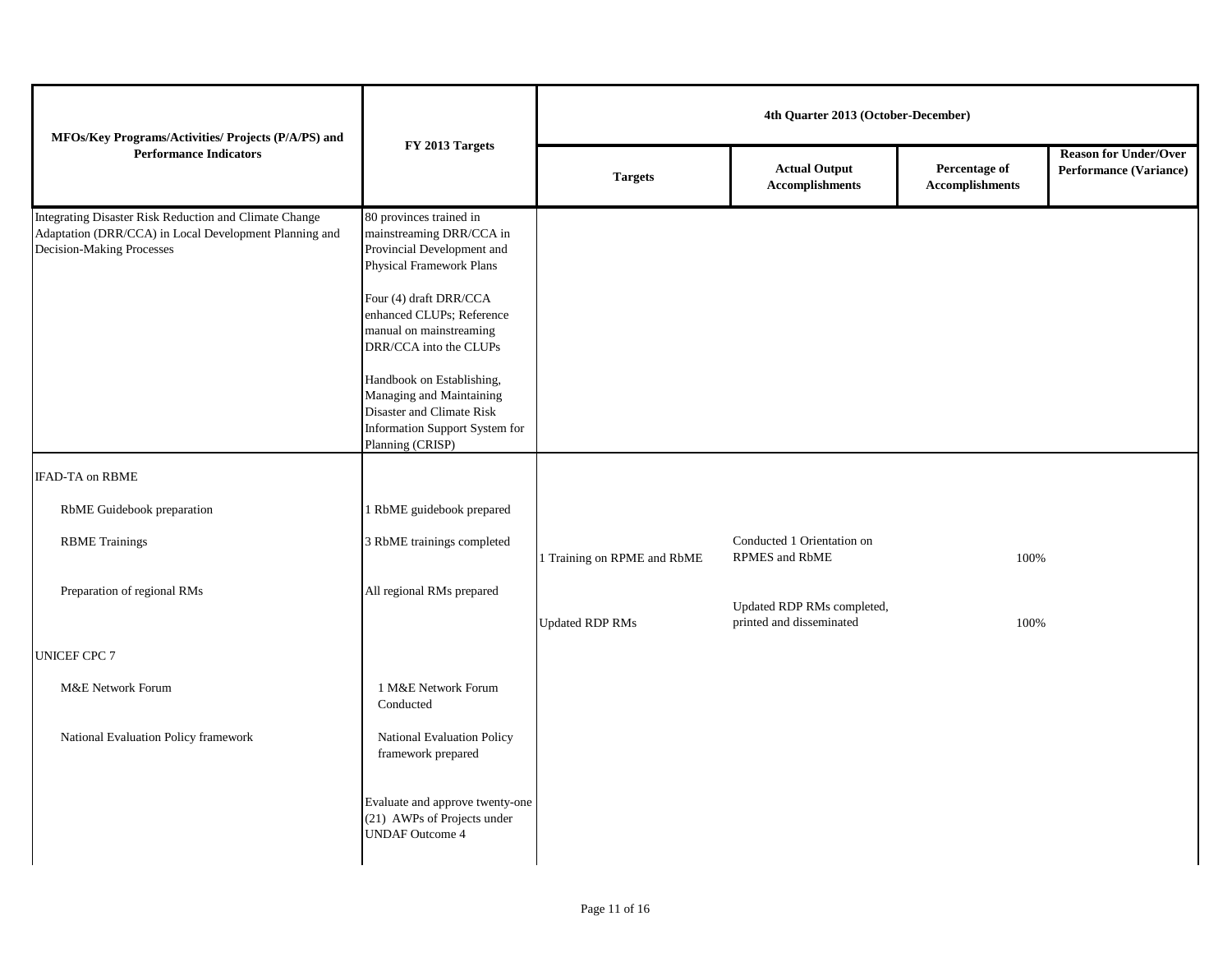| MFOs/Key Programs/Activities/ Projects (P/A/PS) and                                     |                                                                                                                                              |                                                                  | 4th Quarter 2013 (October-December)            |                                         |                                                        |
|-----------------------------------------------------------------------------------------|----------------------------------------------------------------------------------------------------------------------------------------------|------------------------------------------------------------------|------------------------------------------------|-----------------------------------------|--------------------------------------------------------|
| <b>Performance Indicators</b>                                                           | FY 2013 Targets                                                                                                                              | <b>Targets</b>                                                   | <b>Actual Output</b><br><b>Accomplishments</b> | Percentage of<br><b>Accomplishments</b> | <b>Reason for Under/Over</b><br>Performance (Variance) |
|                                                                                         | Provide technical guidance on<br>the implementation of ongoing<br>projects                                                                   |                                                                  |                                                |                                         |                                                        |
|                                                                                         | Evaluate and approve twenty-one<br>(21) AWPs of Projects under<br><b>UNDAF Outcome 4</b>                                                     |                                                                  |                                                |                                         |                                                        |
|                                                                                         | Provide technical guidance on<br>the implementation of ongoing<br>projects                                                                   |                                                                  |                                                |                                         |                                                        |
| <b>LOCALLY-FUNDED PROJECTS</b>                                                          |                                                                                                                                              |                                                                  |                                                |                                         |                                                        |
| NEDA Contract Price Escalation Database System                                          | All Contract Price Escalation<br>requests submitted reviewed/<br>acted upon                                                                  |                                                                  |                                                |                                         |                                                        |
|                                                                                         | Two (2) training/workshop<br>conducted                                                                                                       |                                                                  |                                                |                                         |                                                        |
|                                                                                         | K-Factor Study (Parametric<br>Formula for Price Escalation)                                                                                  |                                                                  |                                                |                                         |                                                        |
| Value engineering/value analysis project                                                | Study on Unit Costs for the Road<br>Subsector - Inception Report,<br>Interim Report, Draft and Final<br>Report and Final Report<br>Submitted |                                                                  |                                                |                                         |                                                        |
|                                                                                         | VE/VA studies for bidding/<br>implementation                                                                                                 |                                                                  |                                                |                                         |                                                        |
|                                                                                         | At least two (2) trainings<br>conducted                                                                                                      |                                                                  |                                                |                                         |                                                        |
| Public-Private Partnership Capacity Building Project (PPP-CBP) Four trainings/workshops | conducted                                                                                                                                    | Participation to PPP-CBP Trainings 4 NRO XI participants sent to | PPP Training                                   | 100%                                    |                                                        |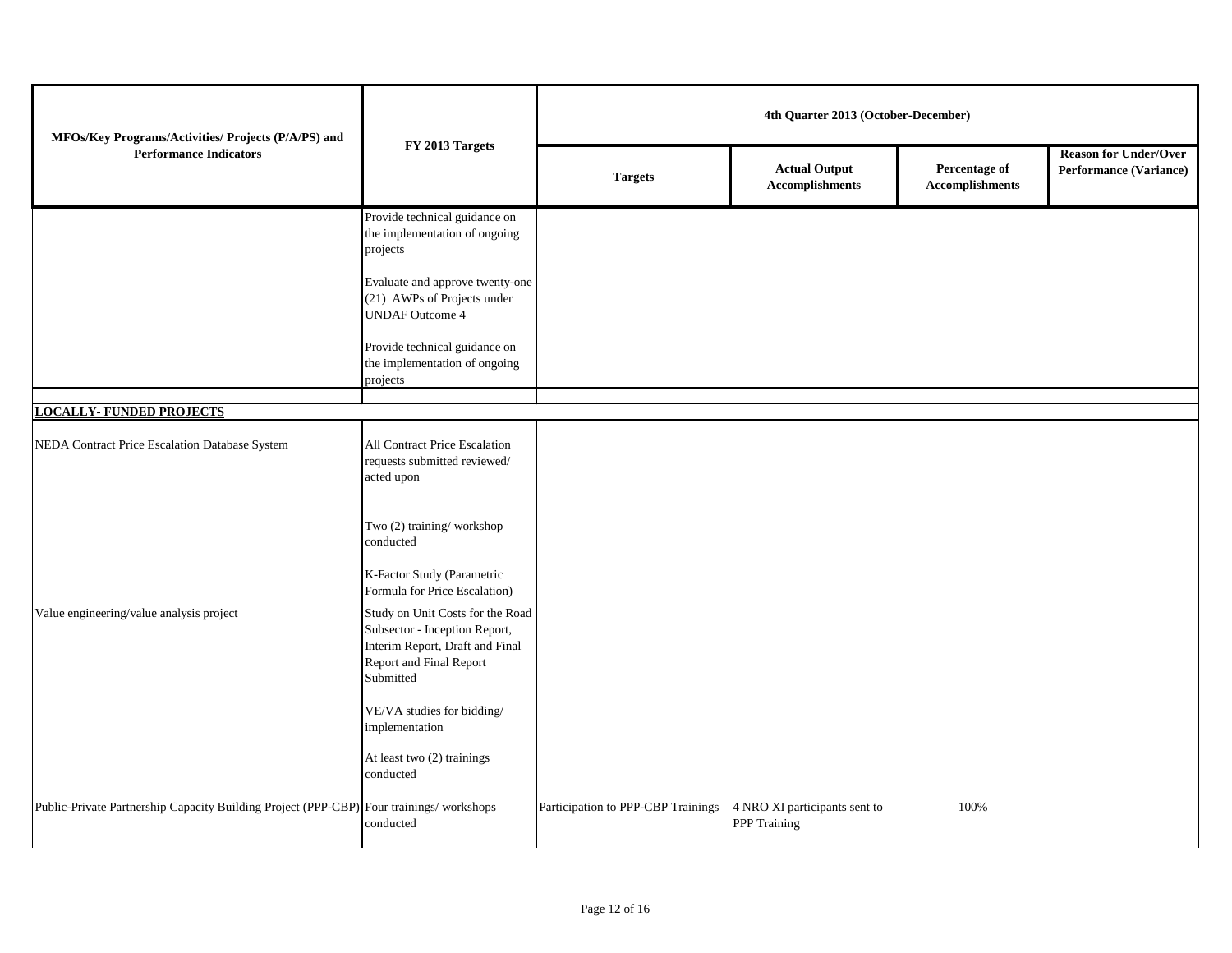| MFOs/Key Programs/Activities/ Projects (P/A/PS) and<br><b>Performance Indicators</b>                            | FY 2013 Targets                                                                                                                                                                                                                                                                                                                                                                                                                                                                                                                | 4th Quarter 2013 (October-December)                |                                                   |                                         |                                                               |  |
|-----------------------------------------------------------------------------------------------------------------|--------------------------------------------------------------------------------------------------------------------------------------------------------------------------------------------------------------------------------------------------------------------------------------------------------------------------------------------------------------------------------------------------------------------------------------------------------------------------------------------------------------------------------|----------------------------------------------------|---------------------------------------------------|-----------------------------------------|---------------------------------------------------------------|--|
|                                                                                                                 |                                                                                                                                                                                                                                                                                                                                                                                                                                                                                                                                | <b>Targets</b>                                     | <b>Actual Output</b><br><b>Accomplishments</b>    | Percentage of<br><b>Accomplishments</b> | <b>Reason for Under/Over</b><br><b>Performance (Variance)</b> |  |
| NEDA Information Network Project (NINP)                                                                         | Local Area Network (LAN)<br>upgraded<br>New Data Center of the NEDA-<br>CO constructed<br>Established network active                                                                                                                                                                                                                                                                                                                                                                                                           |                                                    |                                                   |                                         |                                                               |  |
| Maintenance and administration of websites                                                                      | directory service<br>NEDA workplace/station<br>improved through the acquisition<br>of 100% of ICT resources<br>required for 2013<br>Real-time sharing and exchange<br>of information and secure<br>connectivity between NEDA-CO<br>and NROs upgraded/ Upgrade<br>Internet VPN Bandwidth.<br>At least one Information System<br>(IS)/ database accessible online<br>with security features developed<br>At least two workshop/training/<br>consultative meeting conducted<br>NEDA website regularly<br>maintained with improved | 2 NEDA XI websites regularly<br>updated/maintained | 2 NEDA XI website regularly<br>updated/maintained |                                         |                                                               |  |
| Maintenance of Knowledge Center/Information Center<br><b>General Administration and Support Services (GASS)</b> | security features<br>2 centers maintained<br>100% of requests for technical<br>assistance on ICT to NEDA-CO<br>and NROs attended to                                                                                                                                                                                                                                                                                                                                                                                            | 2 centers maintained                               | 2 centers maintained                              |                                         | 100% (continuing)<br>100% (continuing)                        |  |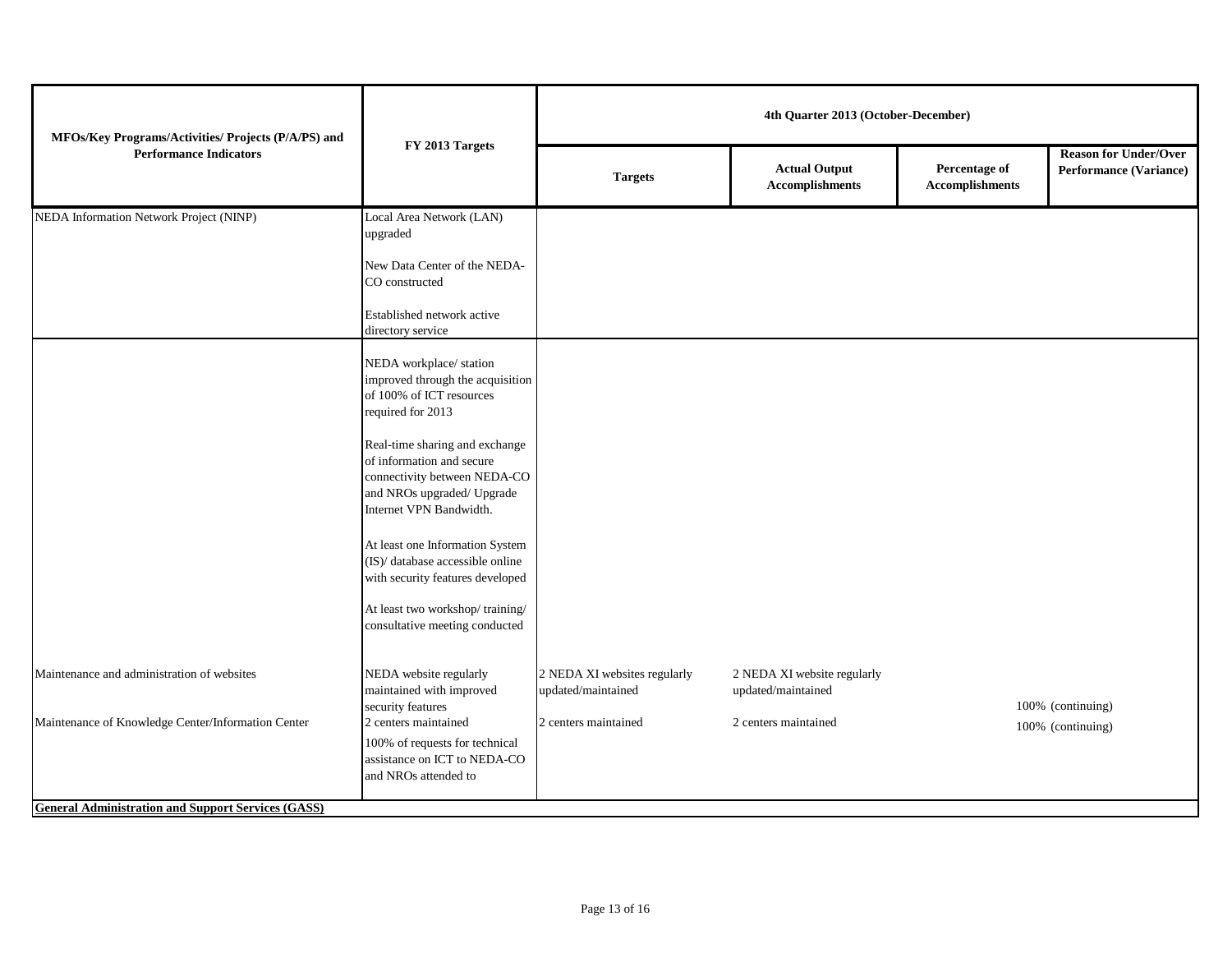| MFOs/Key Programs/Activities/ Projects (P/A/PS) and<br><b>Performance Indicators</b>                      | FY 2013 Targets                                                                                             | 4th Quarter 2013 (October-December)           |                                                                                                                                                                                         |                                         |                                                               |
|-----------------------------------------------------------------------------------------------------------|-------------------------------------------------------------------------------------------------------------|-----------------------------------------------|-----------------------------------------------------------------------------------------------------------------------------------------------------------------------------------------|-----------------------------------------|---------------------------------------------------------------|
|                                                                                                           |                                                                                                             | <b>Targets</b>                                | <b>Actual Output</b><br><b>Accomplishments</b>                                                                                                                                          | Percentage of<br><b>Accomplishments</b> | <b>Reason for Under/Over</b><br><b>Performance (Variance)</b> |
| Development and management of database/information<br>systemand information and communications technology | Maintenance of NRO XI<br>Assignment Tracking &<br>Performance Evaluation and<br>Information System (ATPEIS) |                                               | ATPEIS regularly maintained                                                                                                                                                             | 100%                                    |                                                               |
| Provision of general support services in the implementation of<br>NRO XI activities                       | Support to operations provided                                                                              | Provision of Financial Management<br>Services | Prepared 3 cash programs for<br>NEDA and RDC XI                                                                                                                                         | 100%                                    |                                                               |
|                                                                                                           |                                                                                                             |                                               | Facilitated payment of<br>retirement benefits of six (6)<br>NRO XI employees affected by<br>the RatPlan                                                                                 |                                         |                                                               |
|                                                                                                           |                                                                                                             | <b>Financial Reports</b>                      | 8 Financial Accountability<br>Reports (FARs)<br>6 Financial Performance                                                                                                                 | 100%                                    |                                                               |
|                                                                                                           |                                                                                                             |                                               | Reports<br>6 Monthly Report of<br>Disbursements<br>Prepared 6 Statement of<br>Allotment, Obligations and<br>Balances (SAOB)                                                             | 100%<br>100%                            |                                                               |
|                                                                                                           |                                                                                                             | <b>Report on Personnel Matters</b>            | Attended CSC Recognition<br>Rites and Awarding of CSC<br>Seal of Excellence                                                                                                             | 100%                                    |                                                               |
|                                                                                                           |                                                                                                             |                                               | Conducted 1 succession<br>planning/capability building<br>workshops for CEDS, Supvg.<br>EDS/Admin. Officer, Sr. EDS<br>and Accountant III<br>3 Monthly reports on<br>appointment issued | 100%                                    |                                                               |
|                                                                                                           |                                                                                                             |                                               | 3 Monthly reports on separation                                                                                                                                                         | 90%                                     |                                                               |
|                                                                                                           |                                                                                                             |                                               | Maintenance and Updating of<br>Personnel records, such as: 201<br>files, service records, leave<br>credits, overtime and offsetting<br>records                                          |                                         |                                                               |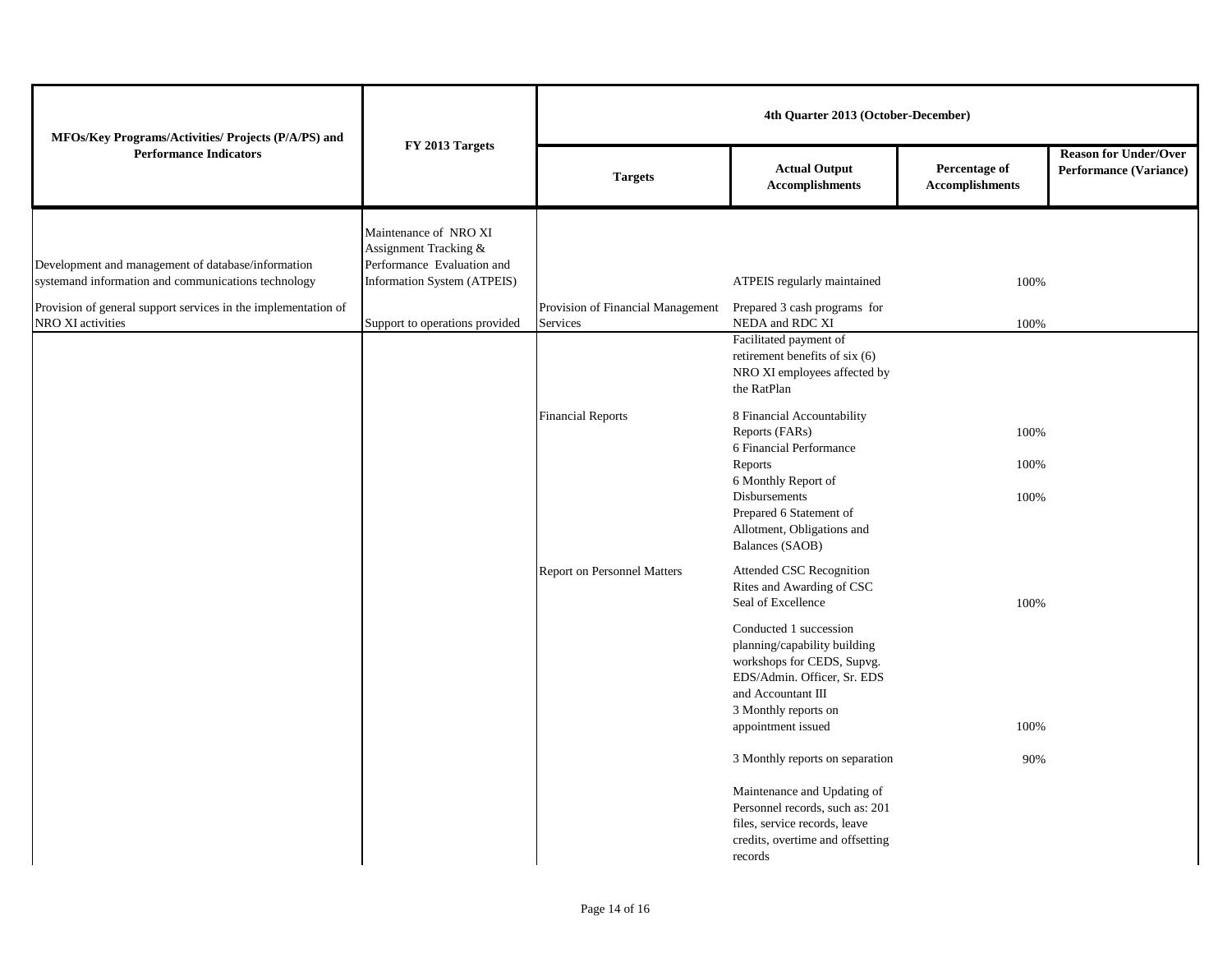| MFOs/Key Programs/Activities/ Projects (P/A/PS) and<br><b>Performance Indicators</b> | FY 2013 Targets | 4th Quarter 2013 (October-December)                               |                                                                                                                                                                                         |                                         |                                                        |
|--------------------------------------------------------------------------------------|-----------------|-------------------------------------------------------------------|-----------------------------------------------------------------------------------------------------------------------------------------------------------------------------------------|-----------------------------------------|--------------------------------------------------------|
|                                                                                      |                 | <b>Targets</b>                                                    | <b>Actual Output</b><br><b>Accomplishments</b>                                                                                                                                          | Percentage of<br><b>Accomplishments</b> | <b>Reason for Under/Over</b><br>Performance (Variance) |
|                                                                                      |                 | Provision of Physical Services and<br><b>Management Resources</b> |                                                                                                                                                                                         |                                         |                                                        |
|                                                                                      |                 |                                                                   | Prepared and submitted the<br>Annual Procurement Plan<br>(APP) and Project Procurement<br>and Management Plan (PPMP)<br>for FY 2014                                                     | 100%                                    |                                                        |
|                                                                                      |                 |                                                                   | Conducted<br>procurement/bidding activities<br>for the Rehabilitation and<br>Improvement of the NEDA -<br>RDC XI Center Roof Deck                                                       | 80%                                     |                                                        |
|                                                                                      |                 |                                                                   | Conducted procurement<br>activities for the acquisition of<br>one (1) 4x4 motor vehicle for<br>RDC XI source from the Dept.<br>of Energy (DO)/Devt. And<br>Livelihood Fund (DLF) Region |                                         |                                                        |
|                                                                                      |                 |                                                                   | XI<br>Conducted meeting/CCTV<br>product presentation to enhance<br>security system of NRO XI                                                                                            | 70%<br>100%                             |                                                        |
|                                                                                      |                 | Reports on Physical Inventory                                     | 3 Monthly Inventory and<br>Issuance of Supplies and<br>Materials<br>3 Monthly Report on Fuel<br>Consumption                                                                             | 100%<br>100%                            |                                                        |
|                                                                                      |                 |                                                                   | 3 Monthly Report on<br>Depreciation of Property, Plant<br>and Equipment                                                                                                                 | 100%                                    |                                                        |
|                                                                                      |                 | <b>Administrativ Support</b>                                      | Provided support for the<br>following:<br>Launching of Midterm Updated<br>RDP, RDIP<br>2 RPMC meetings                                                                                  | 100%                                    |                                                        |